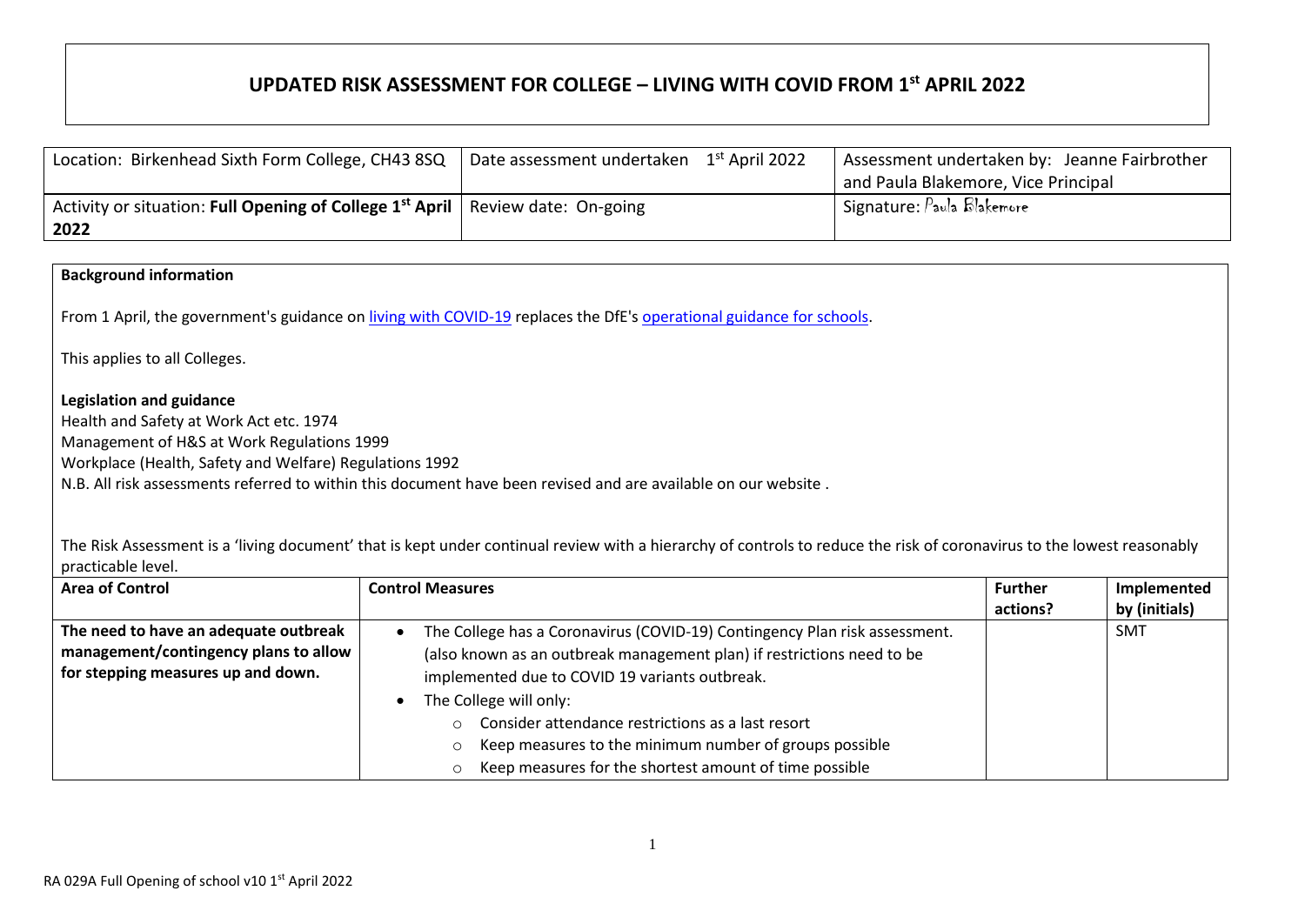|                                                                                                                         | The College will take extra steps to manage the transmission of COVID-19 and<br>$\bullet$<br>seek public health advice if the number of positive cases reaches a certain<br>threshold.<br>The College will follow measures recommended by the Local Authority, Director<br>$\bullet$<br>of Public Health and local protection teams (HPTs) as part of the outbreak<br>management responsibilities.<br>The College has updated its Emergency Plan in line with April 1 <sup>st</sup> DfE guidance:<br>$\bullet$<br>Emergency planning and response for education, childcare, and children's social<br>care settings which includes public health emergencies.<br>The College will refer to UK Health Security Agency (UKHSA) health protection<br>in education and childcare settings<br>o Cheshire & Merseyside PHE contact 0344 225 0562 |                                  |
|-------------------------------------------------------------------------------------------------------------------------|-------------------------------------------------------------------------------------------------------------------------------------------------------------------------------------------------------------------------------------------------------------------------------------------------------------------------------------------------------------------------------------------------------------------------------------------------------------------------------------------------------------------------------------------------------------------------------------------------------------------------------------------------------------------------------------------------------------------------------------------------------------------------------------------------------------------------------------------|----------------------------------|
| <b>Face coverings</b>                                                                                                   | Face coverings are no longer advised for students, staff and visitors in classrooms or<br>$\bullet$<br>communal areas.<br>Staff and students should follow wider advice on face coverings outside of College,<br>$\bullet$<br>including on transport to and from College.<br>College may be advised by a director of public health that face coverings should<br>$\bullet$<br>temporarily be worn in communal areas or classrooms (by students, staff and<br>visitors, unless exempt). The College has contingency plans that cover this<br>possibility.                                                                                                                                                                                                                                                                                  | <b>SMT</b>                       |
| Ensuring good hygiene & cleaning<br>standards in College to reduce risk of<br>transmission.<br><b>Events in College</b> | Hand hygiene -<br>College will continue to ensure that staff & students maintain high standards of<br>hand hygiene.<br>Suitable facilities are provided for individuals to wash/sanitise their hands regularly<br>$\bullet$<br>Cleaning<br>College will maintain appropriate cleaning regimes, using standard products such as<br>detergents with a focus on frequently touched areas.<br>The College will complete a separate risk assessment for any events held in College<br>$\bullet$<br>following the latest UKHSA guidance                                                                                                                                                                                                                                                                                                         | <b>SMT</b><br>H&S<br>Coordinator |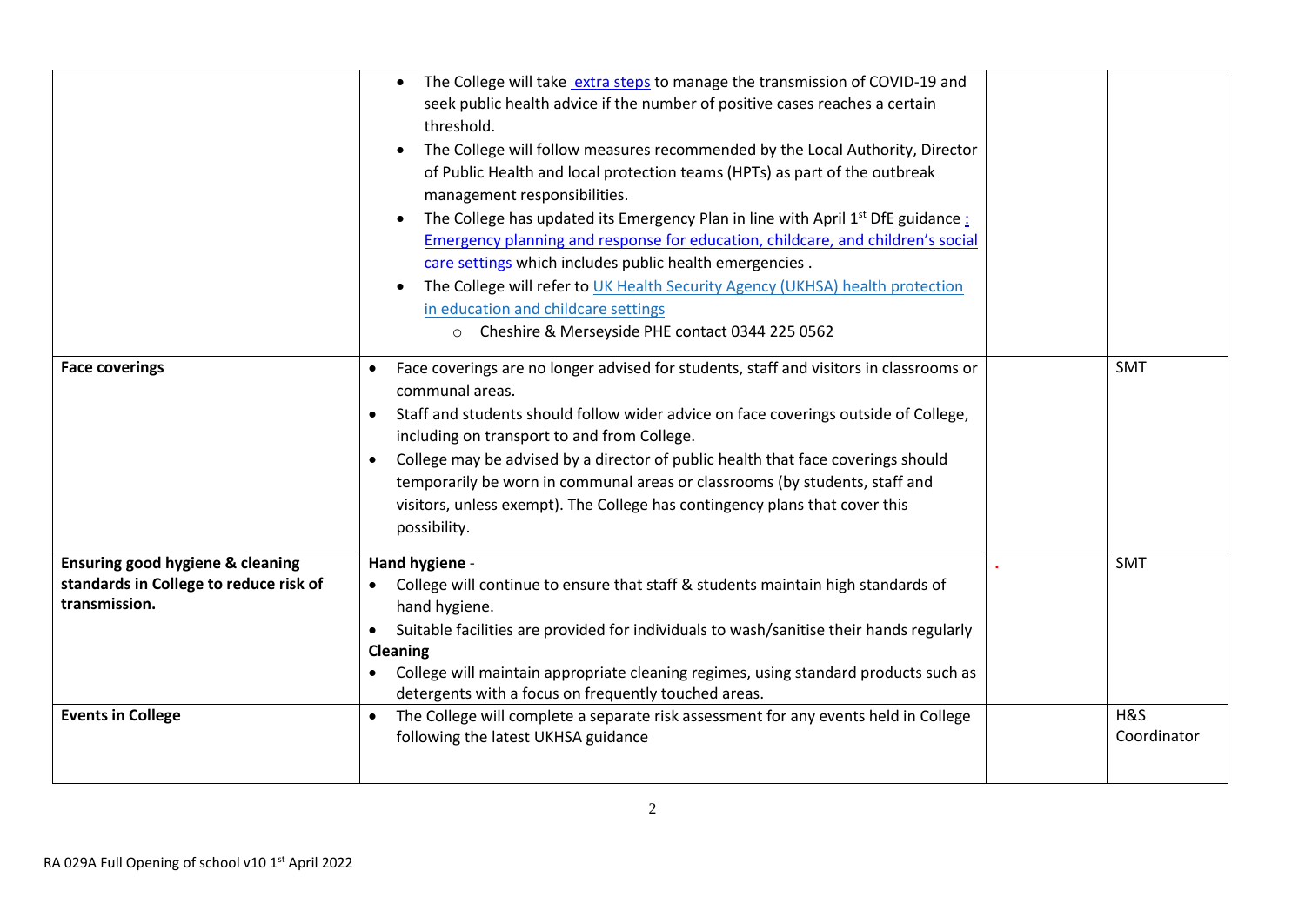| Ventilation - ensuring all occupied<br>spaces are well ventilated. | When the College is in operation, it is well ventilated with comfortable teaching<br>environments.<br>Poorly ventilated spaces have be identified and appropriate mitigation measures<br>$\bullet$<br>put in place.                                                                                                                                                                                                                                                                                                                                                                                                                                                                                                                                                                                                                                                                                                                                                                                                                                            | Premises<br>Manager |
|--------------------------------------------------------------------|----------------------------------------------------------------------------------------------------------------------------------------------------------------------------------------------------------------------------------------------------------------------------------------------------------------------------------------------------------------------------------------------------------------------------------------------------------------------------------------------------------------------------------------------------------------------------------------------------------------------------------------------------------------------------------------------------------------------------------------------------------------------------------------------------------------------------------------------------------------------------------------------------------------------------------------------------------------------------------------------------------------------------------------------------------------|---------------------|
| <b>Close contacts</b>                                              | From 24 February, routine contact tracing will end. Contacts will no longer be<br>required to self-isolate or advised to take daily tests.<br>Local health teams continue to use contact tracing and provide context-specific<br>advice where they assess this to be necessary as part of their role in managing<br>infectious<br>diseases.<br>Staff or students who are close contacts should:<br>avoid contact with anyone who is at higher risk of becoming severely<br>$\circ$<br>unwell if they are infected with COVID-19, especially those whose<br>immune system means they are at higher risk of serious illness from<br>COVID-19, despite vaccination<br>limit close contact with other people especially in crowded, enclosed or<br>$\circ$<br>poorly ventilated spaces<br>wear a well-fitting face covering made with multiple layers or a surgical<br>$\circ$<br>face mask if you do need to have close contact with other people, or<br>you are in a crowded place<br>wash hands frequently with soap and water or use hand sanitiser<br>$\circ$ | <b>SMT</b>          |
| Positive case unaware of new guidance                              | Those with a positive test result will be advised to try to stay at home and avoid<br>contact with other people:<br>Staff for 5 days<br>Students 18 and under, for 3 days<br>Both students and staff should try to stay home and avoid contact with others if<br>they have symptoms of a respiratory infection and a high temperature or if<br>they feel unwell (returning to school when they feel well enough, and no longer<br>have a high temperature)                                                                                                                                                                                                                                                                                                                                                                                                                                                                                                                                                                                                     | <b>SMT</b>          |